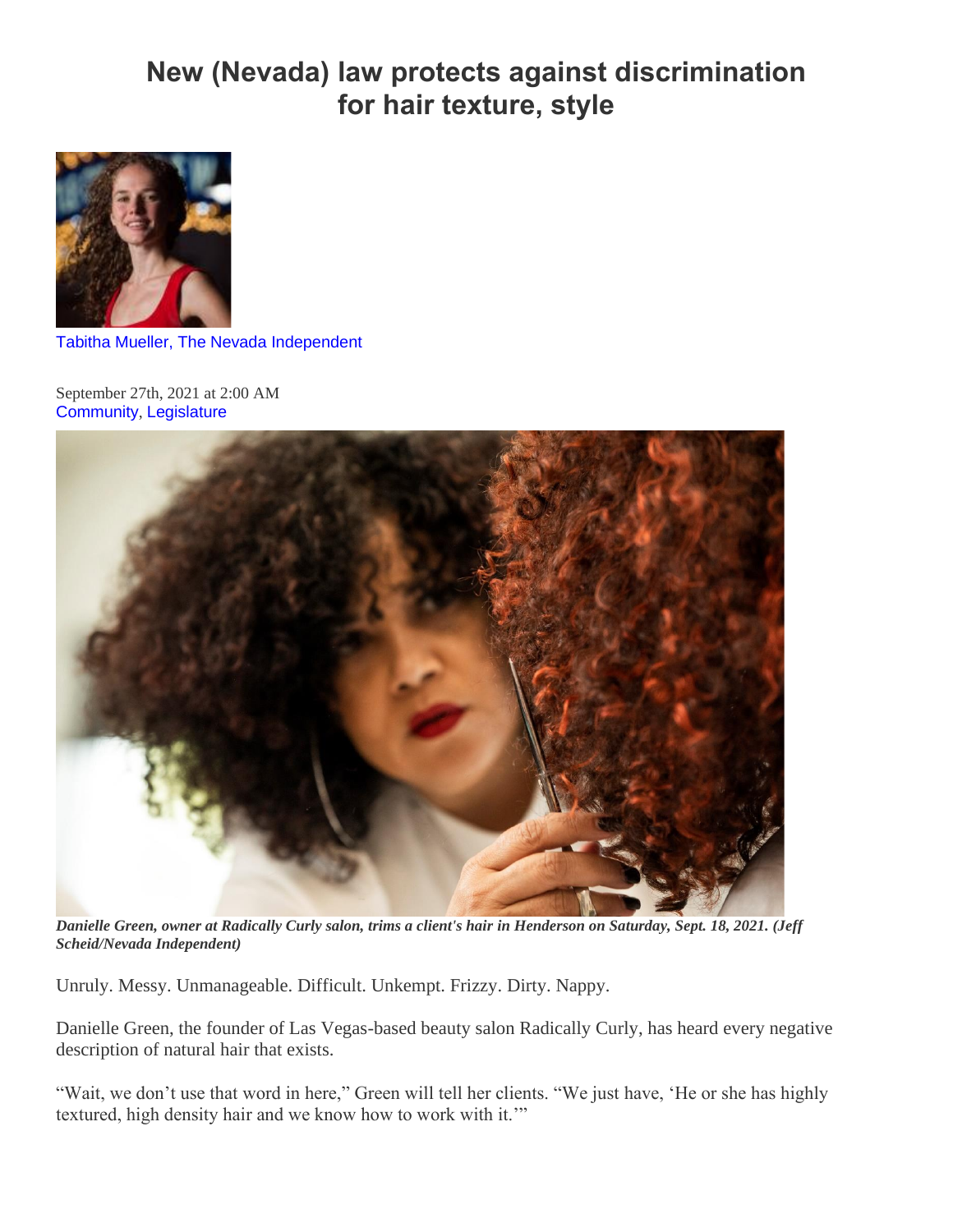The problem, Green said, stems from centuries of stigmatization and a lack of education surrounding how to care for and appreciate **[natural hair](https://www.thecut.com/2020/04/now-is-the-time-to-get-to-know-your-natural-hair.html)** — a term predominantly used to refer to **[textured hair](https://www.byrdie.com/decolonizing-afro-textured-hair-5081936)** unaltered by heat or other chemicals. She rattled off examples of a high school wrestler forced to cut off his dreadlocks, a news anchor fired for wearing natural hair on-air and a young man not allowed to walk at graduation because he had dreadlocks.

Concerns and situations such as the ones Green described led Nevada lawmakers to pass legislation this spring that made Nevada the **[12th state](https://www.thecrownact.com/nevada)** to offer protections at places of employment and in schools based on hair texture attributed to African ancestry. Called the CROWN (Creating a Respectful and Open World for Natural Hair) Act, **[SB327](https://www.leg.state.nv.us/App/NELIS/REL/81st2021/Bill/7961/Text)** went into effect in June after it passed with bipartisan support and was signed into law by Gov. Steve Sisolak.

The legislation extends statutory protection to hair textures and **[protective styles](https://afrocenchix.com/blogs/afrohair/protective-styling-what-every-natural-needs-to-know)** (hairstyles designed to minimize manipulation and keep hair safe) such as braids, locs, twists and knots in the workplace and public schools. Lawmakers designed the measure to address a gap in federal civil rights protections that limits legal protections against racial discrimination to immutable racial characteristics such as skin complexion, but not attributes such as hair, cultural practices, weight or personal appearance.



Stylists wash clients hair at Radically Curly salon in Henderson on Saturday, Sept. 18, 2021. (Jeff Scheid/Nevada Independent)

•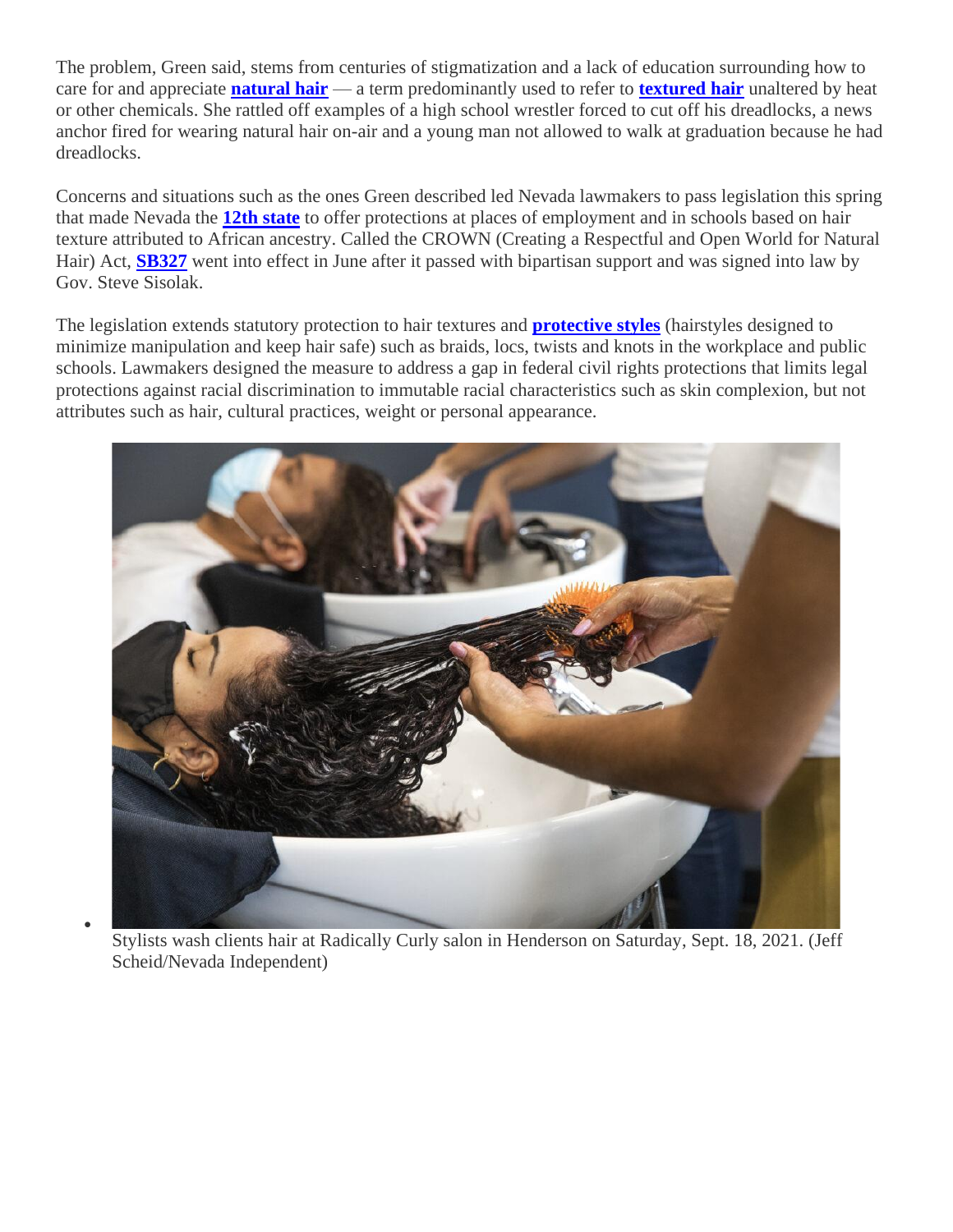

• Tiara Wolf styles John Fletcher's hair at Radically Curly salon in Henderson on Saturday, Sept. 18, 2021. (Jeff Scheid/Nevada Independent)

During a forum on the bill held by the Nevada Equal Rights Commission earlier this month, Professor Wendy Greene, an anti-discrimination law and race scholar who teaches at Philadelphia's Drexel Kline School of Law, said that though SB327 is rooted and shaped by the experiences of African descendants, it ensures that all individuals regardless of racial identity are protected from the various manifestations of racial discrimination that can result from hairstyle, language, clothing and accent.

State Sen. Dina Neal (D-North Las Vegas) — **[the first Black woman elected to the Assembly](https://www.reviewjournal.com/news/politics-and-government/nevada/father-gave-new-legislator-dina-neal-an-early-start/)** — said she was inspired to sponsor the bill following an incident where someone called her braided hairstyle "unprofessional" during her first term as an assemblywoman in 2011.

"I took issue with that," she said. "I never stopped wearing my braids, but I took mental note."

Neal said she carried that mental note with her for a decade, until the CROWN Act was passed this year. She added that she would have brought the bill forward sooner, but she was focused on passing other legislation and needed time to flesh out the concept.

"This was one of those bills that I needed to really think about how it was going to be crafted and what it was going to look like," she said.

Protections included in the bill have won plaudits from hairstylists such as Green, who remembers her mother using chemical relaxers that burned and smelled bad because people faced consequences for wearing their natural hair.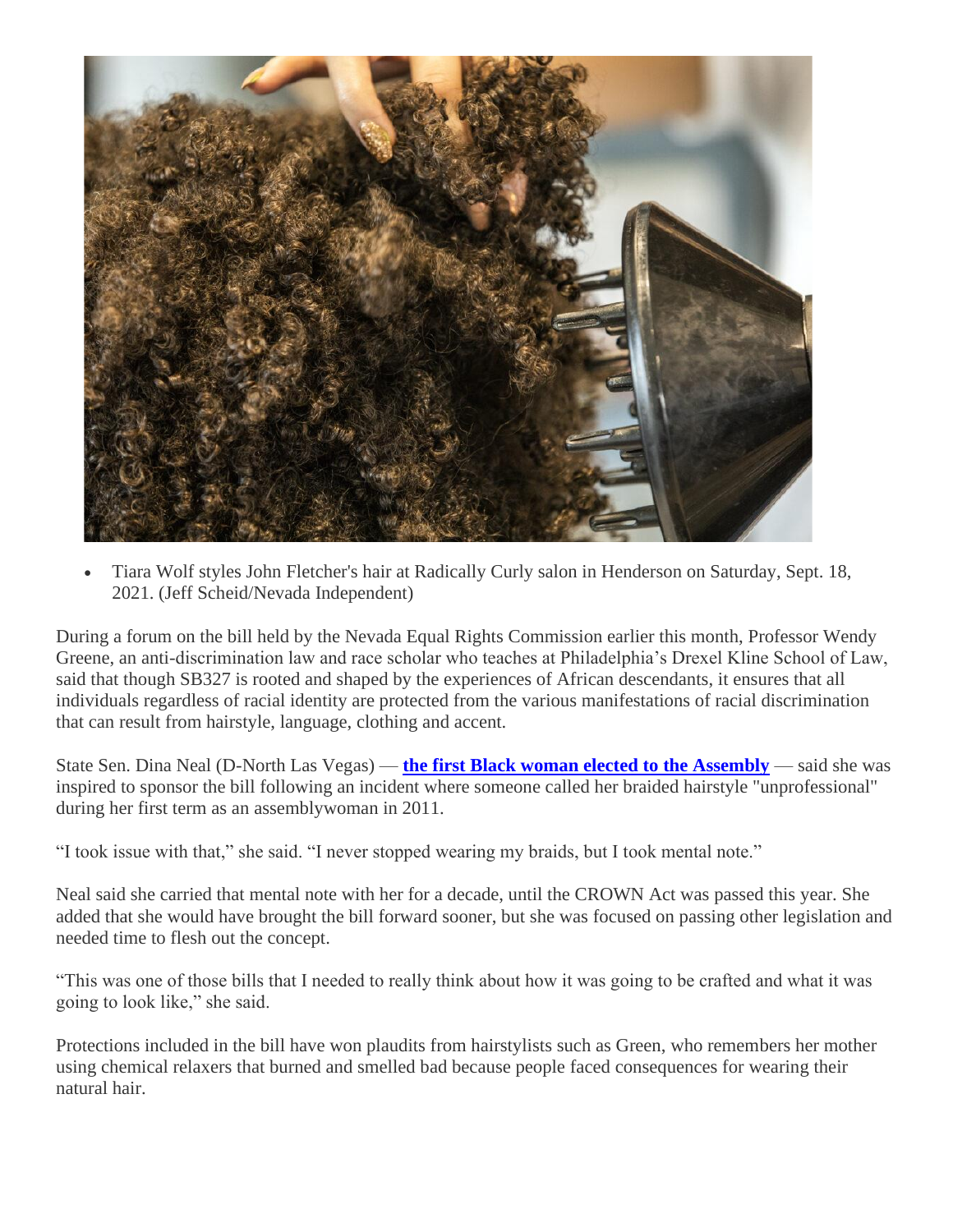Recently, she had a client who went to an IHOP in Utah where workers talked about her and her family's hair, making degrading comments. The restaurant apologized, but her client's sister was so traumatized by the experience that she skipped her appointment at Green's salon.



Miori Green styles a client's hair at Radically Curly salon in Henderson on Saturday, Sept. 18, 2021. (Jeff Scheid/Nevada Independent)

The broad-reaching law applies to state and local agencies, schools, workplaces and public works projects and gives the Nevada Equal Rights Commission authority to investigate and enforce the law. Along with expanding anti-discrimination protections, the law includes a more general anti-discrimination clause on promotion policy within school districts and city and county governments.

Greene said that the protections provided by the law address natural hair bans that leave people of color in a "catch-22" position: don their natural hair or risk being deprived of an employment or educational opportunity.

"For African descendants and so many, our natural hairstyles are a representation of our heritage, our culture, our religious identity. They really affirm our strength or courage," Greene said.

She added that forced assimilation via hair bans could have physiological, psychological, economic and physical consequences.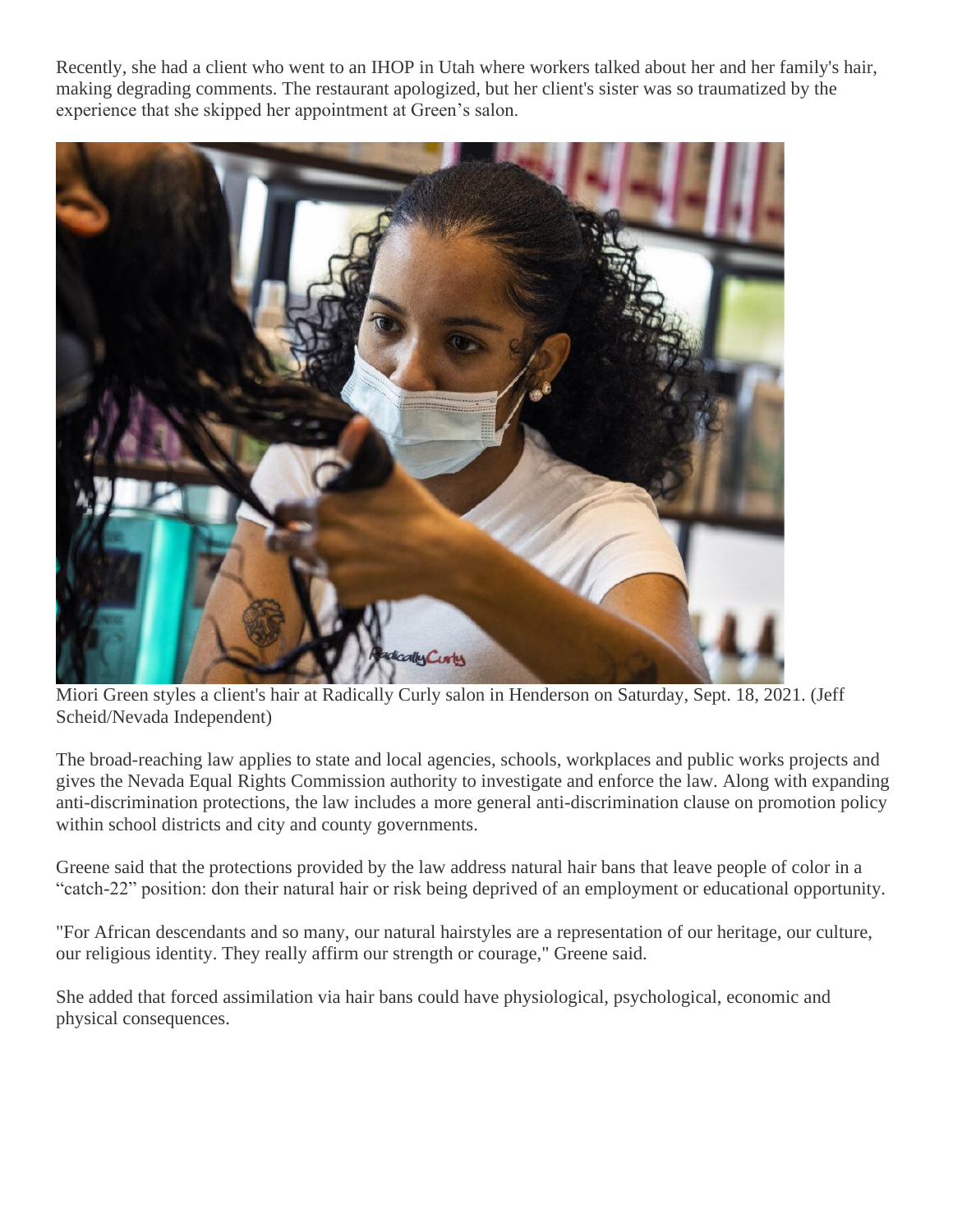

Tiara Wolf washes John Fletcher's hair at Radically Curly salon in Henderson on Saturday, Sept. 18, 2021. (Jeff Scheid/Nevada Independent)

•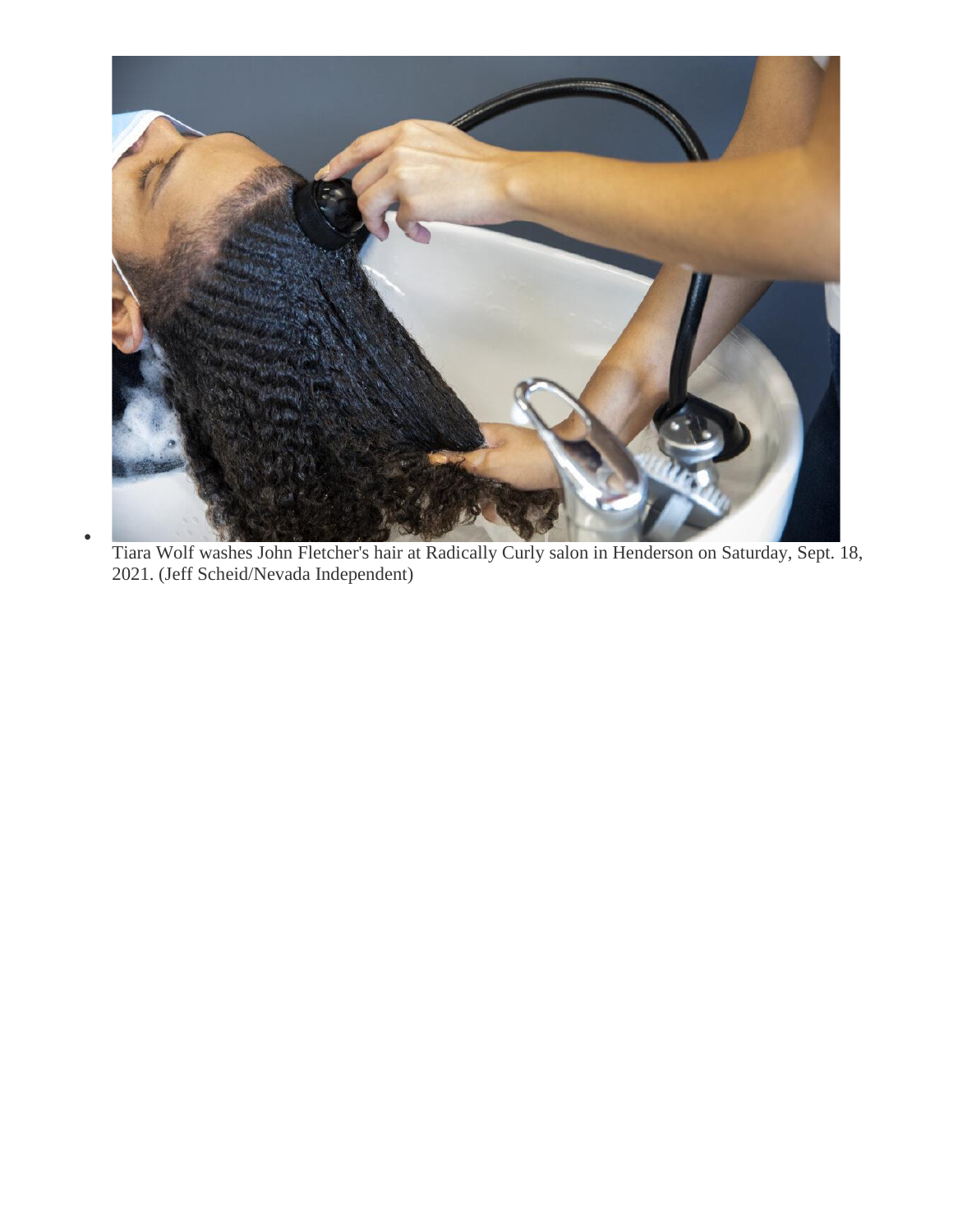

Wolf styles John Fletcher's hair at Radically Curly salon in Henderson on Saturday, Sept. 18, 2021. (Jeff Scheid/Nevada Independent)

Naika Belizaire was one student who experienced those consequences first-hand.

Belizaire, who spoke at the forum on the bill earlier this month, was in eighth grade the first time she wore her hair in a natural style to school. Her teacher at the Las Vegas middle school Belizaire attended called her to the front of the classroom, said her afro was a distraction and promptly sent her to the principal's office for violating the school dress code.

When Belizaire showed up at the principal's office, no one reprimanded her and she went home as usual. But when she came into her classroom wearing her afro the next day, the teacher marched into the principal's office to ensure that Belizaire would be suspended.

"I believe the way she worded it was that I was being belligerent and that I wasn't following her rules," Belizaire told *The Nevada Independent*. "That I was the one being disrespectful to her learning environment."

Though Belizaire said she expected to receive detention and a mark on her record, the principal only banned her from wearing an afro to school, telling her to put her hair in a ponytail or bun. If he saw her with her hair out, though, he said he would give her detention.

Belizaire described feeling relieved when she realized she would not be suspended, but hurt by the discrimination she experienced.

"I was banned from being confident in myself, I was banned from loving who I was," Belizaire said. "I was banned from just being like every other child, all the other students had their natural hair, it was straight."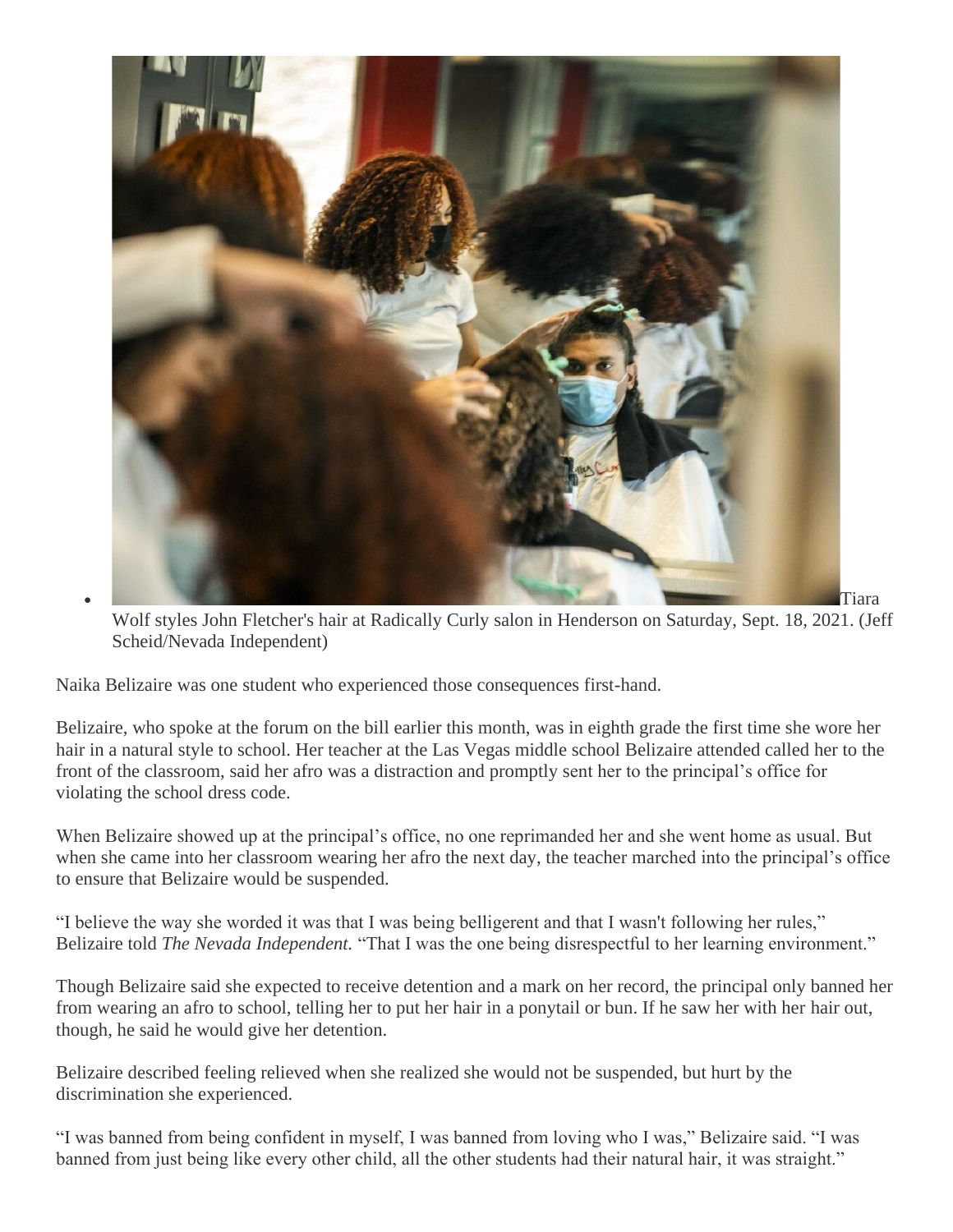Belizaire, now a high school senior at Advanced Technologies Academy focusing on a legal studies track, said the experience gave her perspective on what it's like to be attacked for a physical characteristic. She said she channels that perspective into a commitment to activism.

The almost-18-year-old serves as a member of CCSD Superintendent Jesus Jara's Anti-Racism, Equity, and Inclusion Task Force and is setting up a mentorship program through which elementary and middle school girls of color can receive mentorship from their high school counterparts.

"It helps me get that drive, have that grit and helps me never stop fighting for what I want," she said.



John Fletcher

looks at hair in a mirror at Radically Curly salon in Henderson on Saturday, Sept. 18, 2021. (Jeff Scheid/Nevada Independent)

As Green washes, cuts and styles her clients' hair, she hears stories similar to Belizare's all the time. Not all of them have a happy ending.

"The old saying that hairstyles become therapists, it's true. What we do behind the chair is more than just hair," she said. "Those threads run so deep. Those stories are really deep and they're sad."

Green said she focuses on untangling the negative self-talk of her clients and educating the public and other hairstylists on natural hair. She advocated for the passage of the CROWN Act, promoting information about it on social media platforms and views it as a massive step forward for the natural hair community, but said there is more to be done.

For decades, cosmetology schools have been segregated, she said, explaining that stylists either learn to cut Black hair or white hair — not both. As a biracial hair stylist, Green says she cuts both and is working to change the industry.